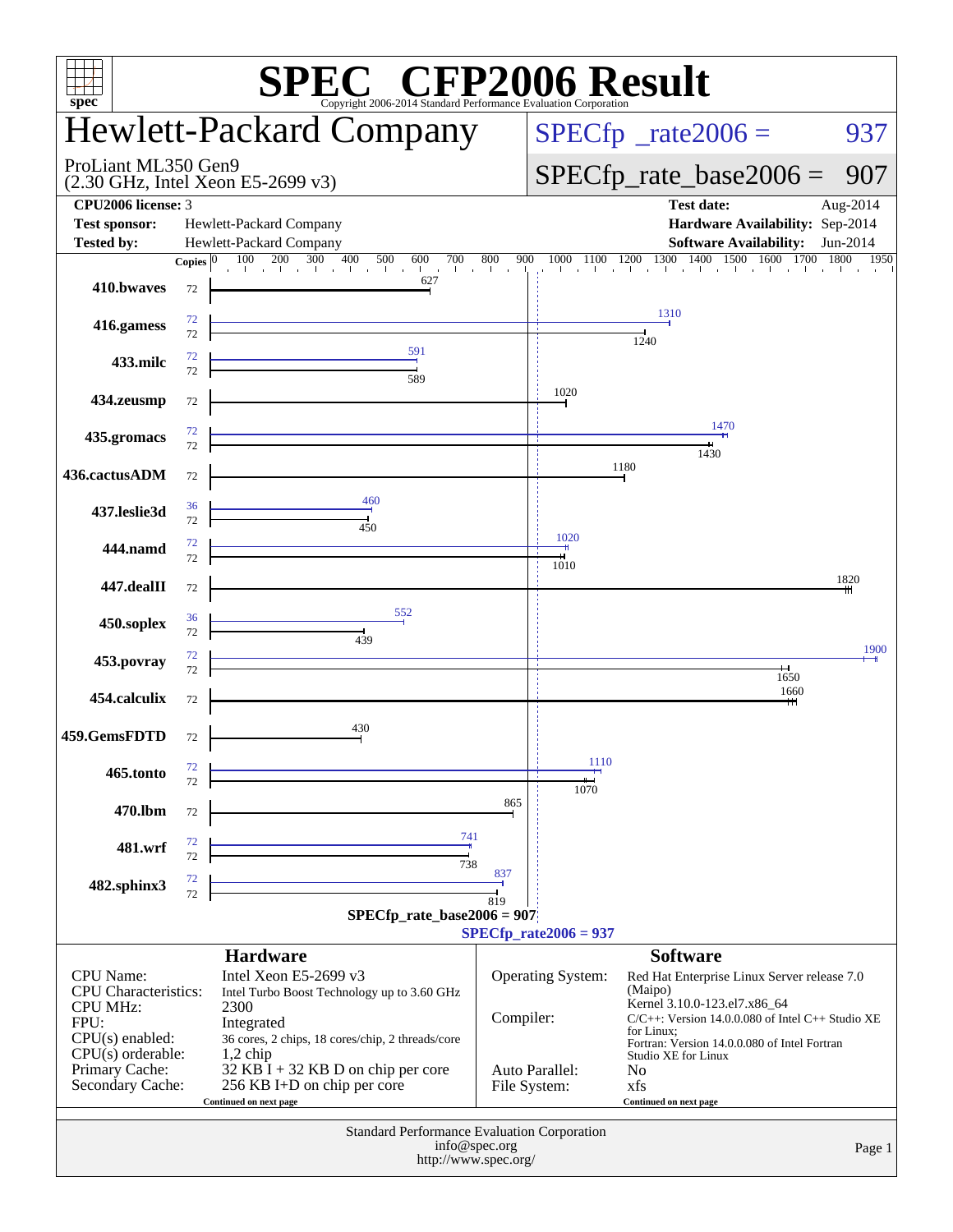

# Hewlett-Packard Company

#### ProLiant ML350 Gen9

(2.30 GHz, Intel Xeon E5-2699 v3)

 $SPECfp_rate2006 = 937$  $SPECfp_rate2006 = 937$ 

### [SPECfp\\_rate\\_base2006 =](http://www.spec.org/auto/cpu2006/Docs/result-fields.html#SPECfpratebase2006) 907

| <b>CPU2006 license: 3</b> |                              |               | <b>Test date:</b>                      | Aug-2014 |
|---------------------------|------------------------------|---------------|----------------------------------------|----------|
| <b>Test sponsor:</b>      | Hewlett-Packard Company      |               | <b>Hardware Availability: Sep-2014</b> |          |
| Tested by:                | Hewlett-Packard Company      |               | <b>Software Availability:</b> Jun-2014 |          |
| $13$ Cache                | $45$ MR I+D on chin per chin | System State: | $Run level 3 (multi-user)$             |          |

[Other Cache:](http://www.spec.org/auto/cpu2006/Docs/result-fields.html#OtherCache) [Other Hardware:](http://www.spec.org/auto/cpu2006/Docs/result-fields.html#OtherHardware) None

45 MB I+D on chip per chip<br>None [Memory:](http://www.spec.org/auto/cpu2006/Docs/result-fields.html#Memory) 256 GB (16 x 16 GB 2Rx4 PC4-2133P-R) [Disk Subsystem:](http://www.spec.org/auto/cpu2006/Docs/result-fields.html#DiskSubsystem) 2 x 400 GB SAS SSD, RAID 1

| <b>System State:</b>  |  |
|-----------------------|--|
| <b>Base Pointers:</b> |  |
| Peak Pointers:        |  |
| Other Software:       |  |
|                       |  |

**[Software Availability:](http://www.spec.org/auto/cpu2006/Docs/result-fields.html#SoftwareAvailability)** Jun-2014 Run level 3 (multi-user) 32/64-bit 32/64-bit None.

| <b>Results Table</b> |                                                                                                          |                |       |                |             |                |            |               |                |              |                |              |                |              |
|----------------------|----------------------------------------------------------------------------------------------------------|----------------|-------|----------------|-------------|----------------|------------|---------------|----------------|--------------|----------------|--------------|----------------|--------------|
|                      | <b>Base</b>                                                                                              |                |       |                | <b>Peak</b> |                |            |               |                |              |                |              |                |              |
| <b>Benchmark</b>     | <b>Copies</b>                                                                                            | <b>Seconds</b> | Ratio | <b>Seconds</b> | Ratio       | <b>Seconds</b> | Ratio      | <b>Copies</b> | <b>Seconds</b> | <b>Ratio</b> | <b>Seconds</b> | <b>Ratio</b> | <b>Seconds</b> | <b>Ratio</b> |
| 410.bwayes           | 72                                                                                                       | 1560           | 627   | 1559           | 628         | 1562           | 626        | 72            | 1560           | 627          | 1559           | 628          | 1562           | 626          |
| $416$ .gamess        | 72                                                                                                       | 1138           | 1240  | 1135           | 1240        | 1135           | 1240       | 72            | 1076           | 1310         | 1074           | 1310         | 1073           | 1310         |
| $433$ .milc          | 72                                                                                                       | 1119           | 590   | 1122           | 589         | 1121           | <b>589</b> | 72            | 1119           | 591          | 1119           | 590          | 1119           | 591          |
| $434$ . zeusmp       | 72                                                                                                       | 645            | 1020  | 644            | 1020        | 646            | 1010       | 72            | 645            | 1020         | 644            | 1020         | 646            | 1010         |
| 435.gromacs          | 72                                                                                                       | 358            | 1440  | 361            | 1420        | 361            | 1430       | 72            | 348            | 1480         | 351            | 1460         | 351            | 1470         |
| 436.cactusADM        | 72                                                                                                       | 728            | 1180  | 727            | 1180        | 727            | 1180       | 72            | 728            | 1180         | 727            | 1180         | 727            | 1180         |
| 437.leslie3d         | 72                                                                                                       | 1505           | 450   | 1503           | 450         | 1503           | 450        | 36            | 736            | 460          | 736            | 460          | 734            | 461          |
| 444.namd             | 72                                                                                                       | 570            | 1010  | 571            | 1010        | 577            | 1000       | 72            | 565            | 1020         | 569            | 1020         | 565            | 1020         |
| $447$ .dealII        | 72                                                                                                       | 453            | 1820  | 449            | 1830        | 452            | 1820       | 72            | 453            | 1820         | 449            | 1830         | 452            | 1820         |
| $450$ .soplex        | 72                                                                                                       | 1367           | 439   | 1367           | 439         | 1370           | 438        | 36            | 543            | 553          | 544            | 552          | 544            | 552          |
| 453.povray           | 72                                                                                                       | 232            | 1650  | 235            | 1630        | 232            | 1650       | 72            | 201            | 1900         | 205            | 1870         | 202            | <b>1900</b>  |
| 454.calculix         | 72                                                                                                       | 360            | 1650  | 355            | 1670        | 357            | 1660       | 72            | 360            | 1650         | 355            | 1670         | 357            | 1660         |
| 459.GemsFDTD         | 72                                                                                                       | 1778           | 430   | 1777           | 430l        | 1777           | <b>430</b> | 72            | 1778           | 430          | 1777           | 430          | 1777           | <b>430</b>   |
| $465$ .tonto         | 72                                                                                                       | 660            | 1070  | 662            | 1070        | 646            | 1100       | 72            | 636            | 1110         | 645            | 1100         | 635            | 1120         |
| 470.1bm              | 72                                                                                                       | 1144           | 865   | 1143           | 865         | 1143           | 865        | 72            | 1144           | 865          | 1143           | 865          | 1143           | 865          |
| 481.wrf              | 72                                                                                                       | 1091           | 737   | 1089           | 739         | 1090           | 738        | 72            | 1087           | 740          | 1081           | 744          | 1085           | 741          |
| 482.sphinx3          | 72                                                                                                       | 1718           | 817   | 1713           | 819         | 1714           | 819        | 72            | 1677           | 837          | 1682           | 834          | 1676           | 837          |
|                      | Results appear in the order in which they were run. Bold underlined text indicates a median measurement. |                |       |                |             |                |            |               |                |              |                |              |                |              |

### **[Submit Notes](http://www.spec.org/auto/cpu2006/Docs/result-fields.html#SubmitNotes)**

 The numactl mechanism was used to bind copies to processors. The config file option 'submit' was used to generate numactl commands to bind each copy to a specific processor. For details, please see the config file.

### **[Operating System Notes](http://www.spec.org/auto/cpu2006/Docs/result-fields.html#OperatingSystemNotes)**

 Stack size set to unlimited using "ulimit -s unlimited" Transparent Huge Pages enabled with: echo always > /sys/kernel/mm/transparent\_hugepage/enabled Filesystem page cache cleared with: echo 1 > /proc/sys/vm/drop\_caches runspec command invoked through numactl i.e.: numactl --interleave=all runspec <etc>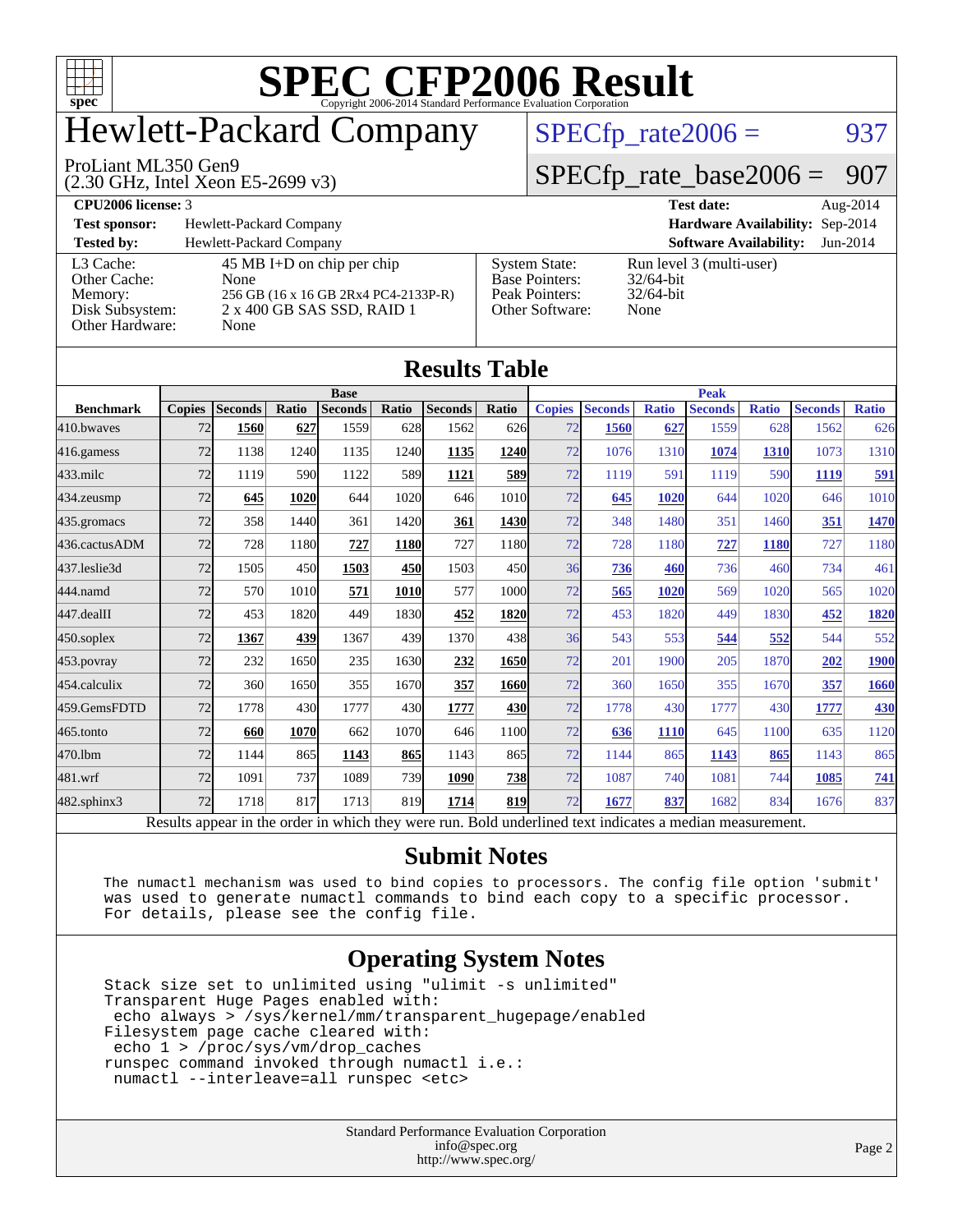

# Hewlett-Packard Company

 $SPECTp_rate2006 = 937$ 

(2.30 GHz, Intel Xeon E5-2699 v3) ProLiant ML350 Gen9

[SPECfp\\_rate\\_base2006 =](http://www.spec.org/auto/cpu2006/Docs/result-fields.html#SPECfpratebase2006) 907

**[Test sponsor:](http://www.spec.org/auto/cpu2006/Docs/result-fields.html#Testsponsor)** Hewlett-Packard Company **[Hardware Availability:](http://www.spec.org/auto/cpu2006/Docs/result-fields.html#HardwareAvailability)** Sep-2014 **[Tested by:](http://www.spec.org/auto/cpu2006/Docs/result-fields.html#Testedby)** Hewlett-Packard Company **[Software Availability:](http://www.spec.org/auto/cpu2006/Docs/result-fields.html#SoftwareAvailability)** Jun-2014

**[CPU2006 license:](http://www.spec.org/auto/cpu2006/Docs/result-fields.html#CPU2006license)** 3 **[Test date:](http://www.spec.org/auto/cpu2006/Docs/result-fields.html#Testdate)** Aug-2014

#### **[Platform Notes](http://www.spec.org/auto/cpu2006/Docs/result-fields.html#PlatformNotes)**

BIOS Configuration: HP Power Profile set to Custom HP Power Regulator set to HP Static High Performance Mode Minimum Processor Idle Power Package C-State set to No Package State Energy/Performance Bias set to Maximum Performance QPI Snoop Configuration set to Cluster on Die Thermal Configuration set to Maimum Cooling Processor Power and Utlization Monitoring set to Disabled Memory Refresh Rate set to 1x Refresh Sysinfo program /home/cpu2006/config/sysinfo.rev6818 \$Rev: 6818 \$ \$Date:: 2012-07-17 #\$ e86d102572650a6e4d596a3cee98f191 running on ML350pGen9 Sat Aug 2 06:11:47 2014 This section contains SUT (System Under Test) info as seen by some common utilities. To remove or add to this section, see: <http://www.spec.org/cpu2006/Docs/config.html#sysinfo> From /proc/cpuinfo model name : Intel(R) Xeon(R) CPU E5-2699 v3 @ 2.30GHz 2 "physical id"s (chips) 72 "processors" cores, siblings (Caution: counting these is hw and system dependent. The following excerpts from /proc/cpuinfo might not be reliable. Use with caution.) cpu cores : 9 siblings : 18 physical 0: cores 0 1 2 3 4 8 9 10 11 16 17 18 19 20 24 25 26 27 physical 1: cores 0 1 2 3 4 8 9 10 11 16 17 18 19 20 24 25 26 27 cache size : 23040 KB From /proc/meminfo MemTotal: 263839808 kB HugePages\_Total: 0<br>Hugepagesize: 2048 kB Hugepagesize: From /etc/\*release\* /etc/\*version\* os-release: NAME="Red Hat Enterprise Linux Server" VERSION="7.0 (Maipo)" ID="rhel" ID\_LIKE="fedora" VERSION ID="7.0" PRETTY NAME="Red Hat Enterprise Linux Server 7.0 (Maipo)" ANSI\_COLOR="0;31" CPE\_NAME="cpe:/o:redhat:enterprise\_linux:7.0:GA:server" redhat-release: Red Hat Enterprise Linux Server release 7.0 (Maipo) system-release: Red Hat Enterprise Linux Server release 7.0 (Maipo) system-release-cpe: cpe:/o:redhat:enterprise\_linux:7.0:ga:server uname -a: Linux ML350pGen9 3.10.0-123.el7.x86\_64 #1 SMP Mon May 5 11:16:57 EDT 2014 Continued on next page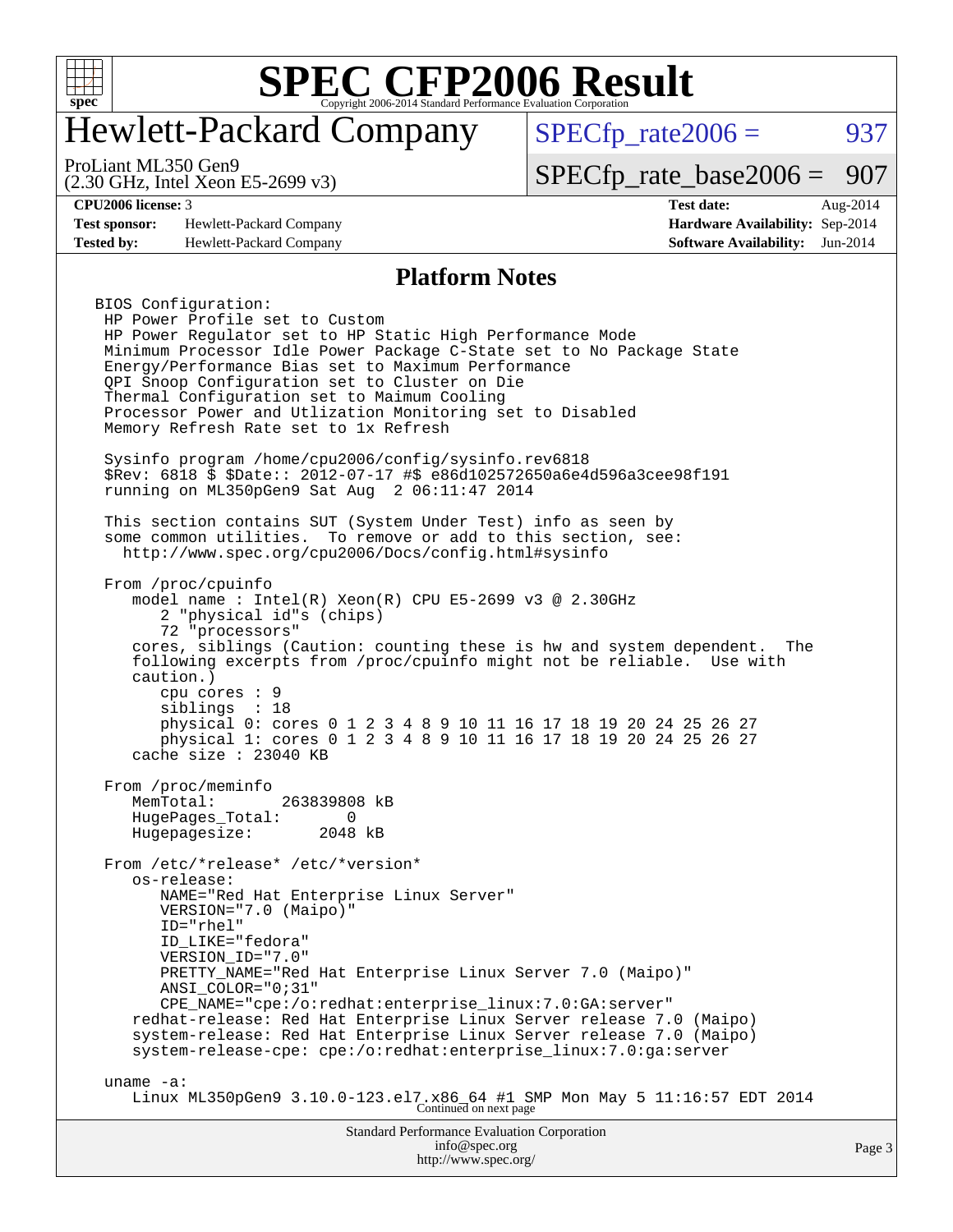

# Hewlett-Packard Company

 $SPECfp_rate2006 = 937$  $SPECfp_rate2006 = 937$ 

(2.30 GHz, Intel Xeon E5-2699 v3) ProLiant ML350 Gen9

[SPECfp\\_rate\\_base2006 =](http://www.spec.org/auto/cpu2006/Docs/result-fields.html#SPECfpratebase2006) 907

**[Test sponsor:](http://www.spec.org/auto/cpu2006/Docs/result-fields.html#Testsponsor)** Hewlett-Packard Company **[Hardware Availability:](http://www.spec.org/auto/cpu2006/Docs/result-fields.html#HardwareAvailability)** Sep-2014 **[Tested by:](http://www.spec.org/auto/cpu2006/Docs/result-fields.html#Testedby)** Hewlett-Packard Company **[Software Availability:](http://www.spec.org/auto/cpu2006/Docs/result-fields.html#SoftwareAvailability)** Jun-2014

**[CPU2006 license:](http://www.spec.org/auto/cpu2006/Docs/result-fields.html#CPU2006license)** 3 **[Test date:](http://www.spec.org/auto/cpu2006/Docs/result-fields.html#Testdate)** Aug-2014

### **[Platform Notes \(Continued\)](http://www.spec.org/auto/cpu2006/Docs/result-fields.html#PlatformNotes)**

x86 64 x86 64 x86 64 GNU/Linux

run-level 3 Aug 1 17:54

SPEC is set to: /home/cpu2006<br>Filesystem Type Type Size Used Avail Use% Mounted on /dev/mapper/rhel-home xfs 318G 139G 180G 44% /home

 Additional information from dmidecode: BIOS HP P92 07/11/2014 Memory: 16x HP NOT AVAILABLE 16 GB 2133 MHz 2 rank 8x UNKNOWN NOT AVAILABLE

 (End of data from sysinfo program) Regarding the sysinfo display about the memory installed, the correct amount of memory is 256 GB and the dmidecode description should have one line reading as: 16x HP NOT AVAILABLE 16 GB 2133 MHz 2 rank

#### **[General Notes](http://www.spec.org/auto/cpu2006/Docs/result-fields.html#GeneralNotes)**

Environment variables set by runspec before the start of the run: LD\_LIBRARY\_PATH = "/home/cpu2006/libs/32:/home/cpu2006/libs/64:/home/cpu2006/sh"

 Binaries compiled on a system with 1x Core i7-860 CPU + 8GB memory using RedHat EL 6.4

### **[Base Compiler Invocation](http://www.spec.org/auto/cpu2006/Docs/result-fields.html#BaseCompilerInvocation)**

[C benchmarks](http://www.spec.org/auto/cpu2006/Docs/result-fields.html#Cbenchmarks):  $\text{icc}$  -m64

[C++ benchmarks:](http://www.spec.org/auto/cpu2006/Docs/result-fields.html#CXXbenchmarks) [icpc -m64](http://www.spec.org/cpu2006/results/res2014q3/cpu2006-20140908-31277.flags.html#user_CXXbase_intel_icpc_64bit_bedb90c1146cab66620883ef4f41a67e)

[Fortran benchmarks](http://www.spec.org/auto/cpu2006/Docs/result-fields.html#Fortranbenchmarks): [ifort -m64](http://www.spec.org/cpu2006/results/res2014q3/cpu2006-20140908-31277.flags.html#user_FCbase_intel_ifort_64bit_ee9d0fb25645d0210d97eb0527dcc06e)

[Benchmarks using both Fortran and C](http://www.spec.org/auto/cpu2006/Docs/result-fields.html#BenchmarksusingbothFortranandC): [icc -m64](http://www.spec.org/cpu2006/results/res2014q3/cpu2006-20140908-31277.flags.html#user_CC_FCbase_intel_icc_64bit_0b7121f5ab7cfabee23d88897260401c) [ifort -m64](http://www.spec.org/cpu2006/results/res2014q3/cpu2006-20140908-31277.flags.html#user_CC_FCbase_intel_ifort_64bit_ee9d0fb25645d0210d97eb0527dcc06e)

## **[Base Portability Flags](http://www.spec.org/auto/cpu2006/Docs/result-fields.html#BasePortabilityFlags)**

 410.bwaves: [-DSPEC\\_CPU\\_LP64](http://www.spec.org/cpu2006/results/res2014q3/cpu2006-20140908-31277.flags.html#suite_basePORTABILITY410_bwaves_DSPEC_CPU_LP64) 416.gamess: [-DSPEC\\_CPU\\_LP64](http://www.spec.org/cpu2006/results/res2014q3/cpu2006-20140908-31277.flags.html#suite_basePORTABILITY416_gamess_DSPEC_CPU_LP64) 433.milc: [-DSPEC\\_CPU\\_LP64](http://www.spec.org/cpu2006/results/res2014q3/cpu2006-20140908-31277.flags.html#suite_basePORTABILITY433_milc_DSPEC_CPU_LP64)

Continued on next page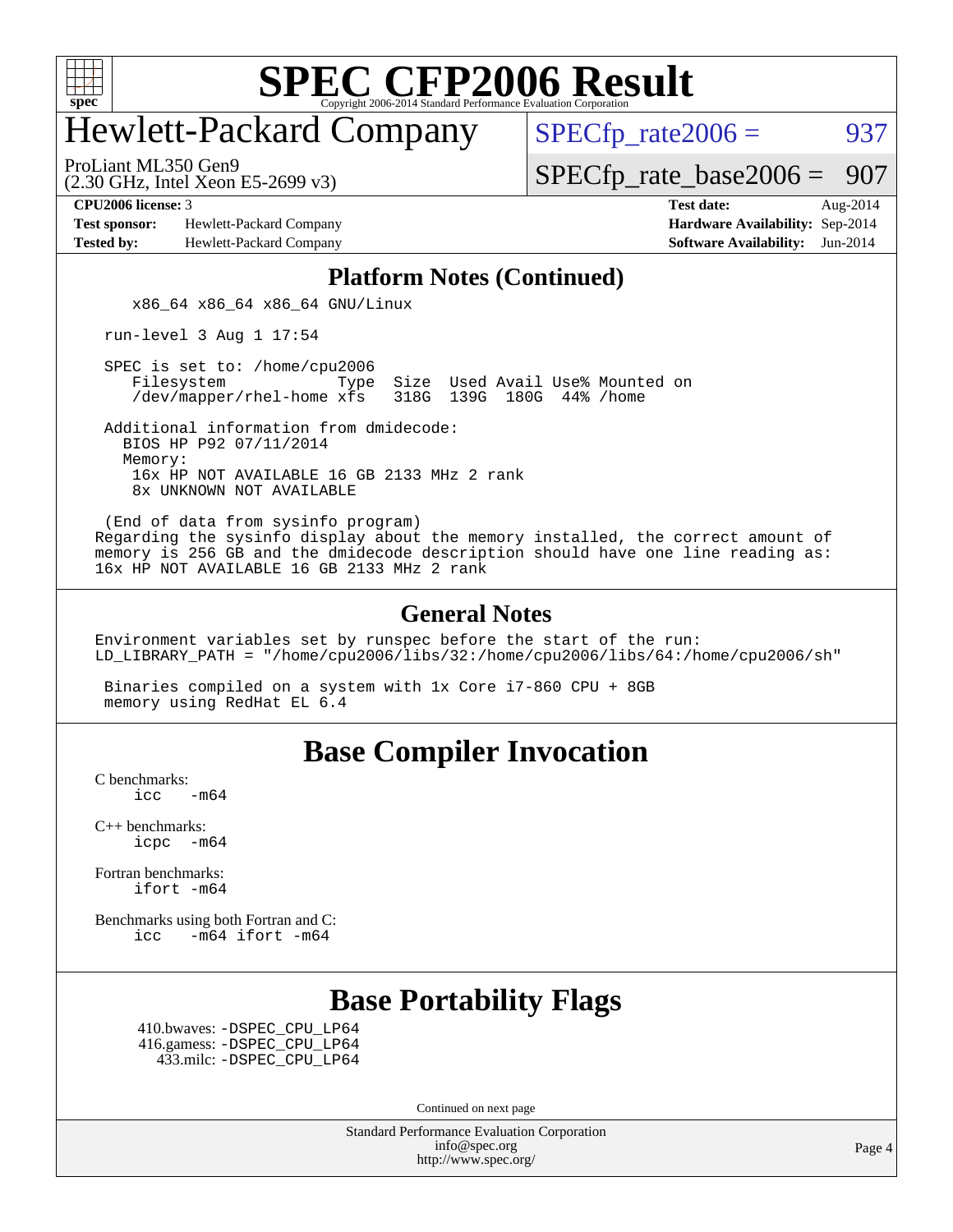

Hewlett-Packard Company

 $SPECfp_rate2006 = 937$  $SPECfp_rate2006 = 937$ 

(2.30 GHz, Intel Xeon E5-2699 v3) ProLiant ML350 Gen9

[SPECfp\\_rate\\_base2006 =](http://www.spec.org/auto/cpu2006/Docs/result-fields.html#SPECfpratebase2006) 907

**[Test sponsor:](http://www.spec.org/auto/cpu2006/Docs/result-fields.html#Testsponsor)** Hewlett-Packard Company **[Hardware Availability:](http://www.spec.org/auto/cpu2006/Docs/result-fields.html#HardwareAvailability)** Sep-2014

**[CPU2006 license:](http://www.spec.org/auto/cpu2006/Docs/result-fields.html#CPU2006license)** 3 **[Test date:](http://www.spec.org/auto/cpu2006/Docs/result-fields.html#Testdate)** Aug-2014 **[Tested by:](http://www.spec.org/auto/cpu2006/Docs/result-fields.html#Testedby)** Hewlett-Packard Company **[Software Availability:](http://www.spec.org/auto/cpu2006/Docs/result-fields.html#SoftwareAvailability)** Jun-2014

## **[Base Portability Flags \(Continued\)](http://www.spec.org/auto/cpu2006/Docs/result-fields.html#BasePortabilityFlags)**

| 434.zeusmp: -DSPEC_CPU_LP64                 |                                                                |
|---------------------------------------------|----------------------------------------------------------------|
| 435.gromacs: -DSPEC_CPU_LP64 -nofor_main    |                                                                |
| 436.cactusADM: -DSPEC CPU LP64 -nofor main  |                                                                |
| 437.leslie3d: -DSPEC CPU LP64               |                                                                |
| 444.namd: -DSPEC CPU LP64                   |                                                                |
| 447.dealII: -DSPEC CPU LP64                 |                                                                |
| 450.soplex: -DSPEC_CPU_LP64                 |                                                                |
| 453.povray: -DSPEC_CPU_LP64                 |                                                                |
| 454.calculix: - DSPEC CPU LP64 - nofor main |                                                                |
| 459. GemsFDTD: - DSPEC CPU LP64             |                                                                |
| 465.tonto: -DSPEC CPU LP64                  |                                                                |
| 470.1bm: - DSPEC CPU LP64                   |                                                                |
|                                             | 481.wrf: -DSPEC CPU_LP64 -DSPEC_CPU_CASE_FLAG -DSPEC_CPU_LINUX |
| 482.sphinx3: -DSPEC_CPU_LP64                |                                                                |

## **[Base Optimization Flags](http://www.spec.org/auto/cpu2006/Docs/result-fields.html#BaseOptimizationFlags)**

[C benchmarks](http://www.spec.org/auto/cpu2006/Docs/result-fields.html#Cbenchmarks):

[-xCORE-AVX2](http://www.spec.org/cpu2006/results/res2014q3/cpu2006-20140908-31277.flags.html#user_CCbase_f-xAVX2_5f5fc0cbe2c9f62c816d3e45806c70d7) [-ipo](http://www.spec.org/cpu2006/results/res2014q3/cpu2006-20140908-31277.flags.html#user_CCbase_f-ipo) [-O3](http://www.spec.org/cpu2006/results/res2014q3/cpu2006-20140908-31277.flags.html#user_CCbase_f-O3) [-no-prec-div](http://www.spec.org/cpu2006/results/res2014q3/cpu2006-20140908-31277.flags.html#user_CCbase_f-no-prec-div) [-opt-prefetch](http://www.spec.org/cpu2006/results/res2014q3/cpu2006-20140908-31277.flags.html#user_CCbase_f-opt-prefetch) [-auto-p32](http://www.spec.org/cpu2006/results/res2014q3/cpu2006-20140908-31277.flags.html#user_CCbase_f-auto-p32) [-ansi-alias](http://www.spec.org/cpu2006/results/res2014q3/cpu2006-20140908-31277.flags.html#user_CCbase_f-ansi-alias) [-opt-mem-layout-trans=3](http://www.spec.org/cpu2006/results/res2014q3/cpu2006-20140908-31277.flags.html#user_CCbase_f-opt-mem-layout-trans_a7b82ad4bd7abf52556d4961a2ae94d5)

[C++ benchmarks:](http://www.spec.org/auto/cpu2006/Docs/result-fields.html#CXXbenchmarks) [-xCORE-AVX2](http://www.spec.org/cpu2006/results/res2014q3/cpu2006-20140908-31277.flags.html#user_CXXbase_f-xAVX2_5f5fc0cbe2c9f62c816d3e45806c70d7) [-ipo](http://www.spec.org/cpu2006/results/res2014q3/cpu2006-20140908-31277.flags.html#user_CXXbase_f-ipo) [-O3](http://www.spec.org/cpu2006/results/res2014q3/cpu2006-20140908-31277.flags.html#user_CXXbase_f-O3) [-no-prec-div](http://www.spec.org/cpu2006/results/res2014q3/cpu2006-20140908-31277.flags.html#user_CXXbase_f-no-prec-div) [-opt-prefetch](http://www.spec.org/cpu2006/results/res2014q3/cpu2006-20140908-31277.flags.html#user_CXXbase_f-opt-prefetch) [-auto-p32](http://www.spec.org/cpu2006/results/res2014q3/cpu2006-20140908-31277.flags.html#user_CXXbase_f-auto-p32) [-ansi-alias](http://www.spec.org/cpu2006/results/res2014q3/cpu2006-20140908-31277.flags.html#user_CXXbase_f-ansi-alias) [-opt-mem-layout-trans=3](http://www.spec.org/cpu2006/results/res2014q3/cpu2006-20140908-31277.flags.html#user_CXXbase_f-opt-mem-layout-trans_a7b82ad4bd7abf52556d4961a2ae94d5)

#### [Fortran benchmarks](http://www.spec.org/auto/cpu2006/Docs/result-fields.html#Fortranbenchmarks):

[-xCORE-AVX2](http://www.spec.org/cpu2006/results/res2014q3/cpu2006-20140908-31277.flags.html#user_FCbase_f-xAVX2_5f5fc0cbe2c9f62c816d3e45806c70d7) [-ipo](http://www.spec.org/cpu2006/results/res2014q3/cpu2006-20140908-31277.flags.html#user_FCbase_f-ipo) [-O3](http://www.spec.org/cpu2006/results/res2014q3/cpu2006-20140908-31277.flags.html#user_FCbase_f-O3) [-no-prec-div](http://www.spec.org/cpu2006/results/res2014q3/cpu2006-20140908-31277.flags.html#user_FCbase_f-no-prec-div) [-opt-prefetch](http://www.spec.org/cpu2006/results/res2014q3/cpu2006-20140908-31277.flags.html#user_FCbase_f-opt-prefetch)

[Benchmarks using both Fortran and C](http://www.spec.org/auto/cpu2006/Docs/result-fields.html#BenchmarksusingbothFortranandC):

[-xCORE-AVX2](http://www.spec.org/cpu2006/results/res2014q3/cpu2006-20140908-31277.flags.html#user_CC_FCbase_f-xAVX2_5f5fc0cbe2c9f62c816d3e45806c70d7) [-ipo](http://www.spec.org/cpu2006/results/res2014q3/cpu2006-20140908-31277.flags.html#user_CC_FCbase_f-ipo) [-O3](http://www.spec.org/cpu2006/results/res2014q3/cpu2006-20140908-31277.flags.html#user_CC_FCbase_f-O3) [-no-prec-div](http://www.spec.org/cpu2006/results/res2014q3/cpu2006-20140908-31277.flags.html#user_CC_FCbase_f-no-prec-div) [-opt-prefetch](http://www.spec.org/cpu2006/results/res2014q3/cpu2006-20140908-31277.flags.html#user_CC_FCbase_f-opt-prefetch) [-auto-p32](http://www.spec.org/cpu2006/results/res2014q3/cpu2006-20140908-31277.flags.html#user_CC_FCbase_f-auto-p32) [-ansi-alias](http://www.spec.org/cpu2006/results/res2014q3/cpu2006-20140908-31277.flags.html#user_CC_FCbase_f-ansi-alias) [-opt-mem-layout-trans=3](http://www.spec.org/cpu2006/results/res2014q3/cpu2006-20140908-31277.flags.html#user_CC_FCbase_f-opt-mem-layout-trans_a7b82ad4bd7abf52556d4961a2ae94d5)

## **[Peak Compiler Invocation](http://www.spec.org/auto/cpu2006/Docs/result-fields.html#PeakCompilerInvocation)**

[C benchmarks \(except as noted below\)](http://www.spec.org/auto/cpu2006/Docs/result-fields.html#Cbenchmarksexceptasnotedbelow): icc  $-m64$ 

482.sphinx3: [icc -m32](http://www.spec.org/cpu2006/results/res2014q3/cpu2006-20140908-31277.flags.html#user_peakCCLD482_sphinx3_intel_icc_a6a621f8d50482236b970c6ac5f55f93)

[C++ benchmarks \(except as noted below\):](http://www.spec.org/auto/cpu2006/Docs/result-fields.html#CXXbenchmarksexceptasnotedbelow) [icpc -m64](http://www.spec.org/cpu2006/results/res2014q3/cpu2006-20140908-31277.flags.html#user_CXXpeak_intel_icpc_64bit_bedb90c1146cab66620883ef4f41a67e)

450.soplex: [icpc -m32](http://www.spec.org/cpu2006/results/res2014q3/cpu2006-20140908-31277.flags.html#user_peakCXXLD450_soplex_intel_icpc_4e5a5ef1a53fd332b3c49e69c3330699)

[Fortran benchmarks](http://www.spec.org/auto/cpu2006/Docs/result-fields.html#Fortranbenchmarks): [ifort -m64](http://www.spec.org/cpu2006/results/res2014q3/cpu2006-20140908-31277.flags.html#user_FCpeak_intel_ifort_64bit_ee9d0fb25645d0210d97eb0527dcc06e)

Continued on next page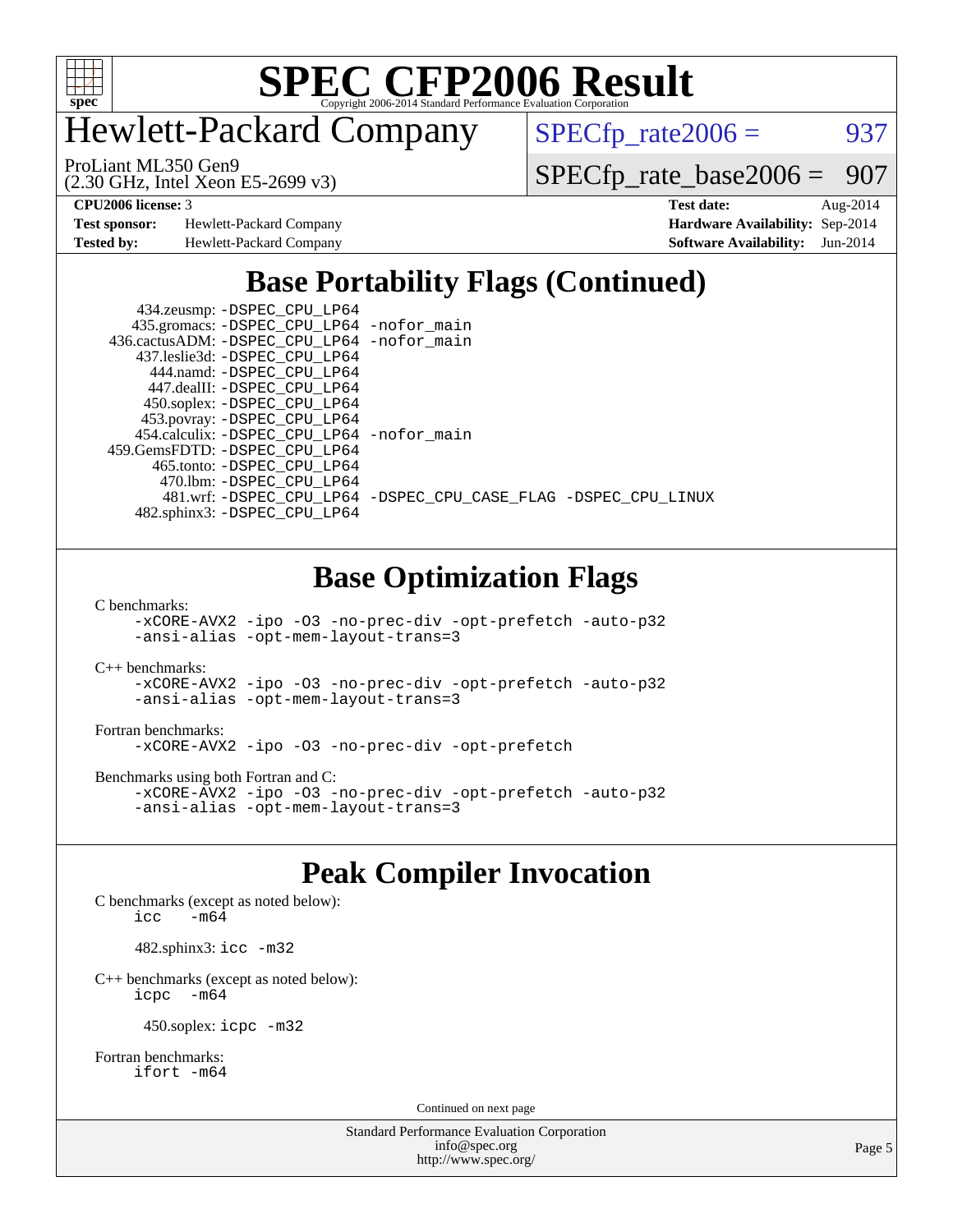

# Hewlett-Packard Company

ProLiant ML350 Gen9

 $SPECTp_rate2006 = 937$ 

(2.30 GHz, Intel Xeon E5-2699 v3)

[SPECfp\\_rate\\_base2006 =](http://www.spec.org/auto/cpu2006/Docs/result-fields.html#SPECfpratebase2006) 907

**[Test sponsor:](http://www.spec.org/auto/cpu2006/Docs/result-fields.html#Testsponsor)** Hewlett-Packard Company **[Hardware Availability:](http://www.spec.org/auto/cpu2006/Docs/result-fields.html#HardwareAvailability)** Sep-2014 **[Tested by:](http://www.spec.org/auto/cpu2006/Docs/result-fields.html#Testedby)** Hewlett-Packard Company **[Software Availability:](http://www.spec.org/auto/cpu2006/Docs/result-fields.html#SoftwareAvailability)** Jun-2014

**[CPU2006 license:](http://www.spec.org/auto/cpu2006/Docs/result-fields.html#CPU2006license)** 3 **[Test date:](http://www.spec.org/auto/cpu2006/Docs/result-fields.html#Testdate)** Aug-2014

# **[Peak Compiler Invocation \(Continued\)](http://www.spec.org/auto/cpu2006/Docs/result-fields.html#PeakCompilerInvocation)**

[Benchmarks using both Fortran and C](http://www.spec.org/auto/cpu2006/Docs/result-fields.html#BenchmarksusingbothFortranandC): [icc -m64](http://www.spec.org/cpu2006/results/res2014q3/cpu2006-20140908-31277.flags.html#user_CC_FCpeak_intel_icc_64bit_0b7121f5ab7cfabee23d88897260401c) [ifort -m64](http://www.spec.org/cpu2006/results/res2014q3/cpu2006-20140908-31277.flags.html#user_CC_FCpeak_intel_ifort_64bit_ee9d0fb25645d0210d97eb0527dcc06e)

### **[Peak Portability Flags](http://www.spec.org/auto/cpu2006/Docs/result-fields.html#PeakPortabilityFlags)**

| 410.bwaves: -DSPEC CPU LP64                |                                                                |
|--------------------------------------------|----------------------------------------------------------------|
| 416.gamess: -DSPEC_CPU_LP64                |                                                                |
| 433.milc: -DSPEC CPU LP64                  |                                                                |
| 434.zeusmp: -DSPEC_CPU_LP64                |                                                                |
| 435.gromacs: -DSPEC_CPU_LP64 -nofor_main   |                                                                |
| 436.cactusADM: -DSPEC_CPU_LP64 -nofor_main |                                                                |
| 437.leslie3d: -DSPEC CPU LP64              |                                                                |
| 444.namd: -DSPEC CPU LP64                  |                                                                |
| 447.dealII: -DSPEC CPU LP64                |                                                                |
| 453.povray: -DSPEC_CPU_LP64                |                                                                |
| 454.calculix: -DSPEC CPU LP64 -nofor main  |                                                                |
| 459.GemsFDTD: -DSPEC CPU LP64              |                                                                |
| 465.tonto: -DSPEC CPU LP64                 |                                                                |
| 470.1bm: - DSPEC CPU LP64                  |                                                                |
|                                            | 481.wrf: -DSPEC_CPU_LP64 -DSPEC_CPU_CASE_FLAG -DSPEC_CPU_LINUX |

## **[Peak Optimization Flags](http://www.spec.org/auto/cpu2006/Docs/result-fields.html#PeakOptimizationFlags)**

```
C benchmarks:
```
 433.milc: [-xCORE-AVX2](http://www.spec.org/cpu2006/results/res2014q3/cpu2006-20140908-31277.flags.html#user_peakPASS2_CFLAGSPASS2_LDFLAGS433_milc_f-xAVX2_5f5fc0cbe2c9f62c816d3e45806c70d7)(pass 2) [-prof-gen](http://www.spec.org/cpu2006/results/res2014q3/cpu2006-20140908-31277.flags.html#user_peakPASS1_CFLAGSPASS1_LDFLAGS433_milc_prof_gen_e43856698f6ca7b7e442dfd80e94a8fc)(pass 1) [-ipo](http://www.spec.org/cpu2006/results/res2014q3/cpu2006-20140908-31277.flags.html#user_peakPASS2_CFLAGSPASS2_LDFLAGS433_milc_f-ipo)(pass 2) [-O3](http://www.spec.org/cpu2006/results/res2014q3/cpu2006-20140908-31277.flags.html#user_peakPASS2_CFLAGSPASS2_LDFLAGS433_milc_f-O3)(pass 2) [-no-prec-div](http://www.spec.org/cpu2006/results/res2014q3/cpu2006-20140908-31277.flags.html#user_peakPASS2_CFLAGSPASS2_LDFLAGS433_milc_f-no-prec-div)(pass 2) [-opt-mem-layout-trans=3](http://www.spec.org/cpu2006/results/res2014q3/cpu2006-20140908-31277.flags.html#user_peakPASS2_CFLAGS433_milc_f-opt-mem-layout-trans_a7b82ad4bd7abf52556d4961a2ae94d5)(pass 2) [-prof-use](http://www.spec.org/cpu2006/results/res2014q3/cpu2006-20140908-31277.flags.html#user_peakPASS2_CFLAGSPASS2_LDFLAGS433_milc_prof_use_bccf7792157ff70d64e32fe3e1250b55)(pass 2) [-auto-ilp32](http://www.spec.org/cpu2006/results/res2014q3/cpu2006-20140908-31277.flags.html#user_peakCOPTIMIZE433_milc_f-auto-ilp32) 470.lbm: basepeak = yes

 482.sphinx3: [-xCORE-AVX2](http://www.spec.org/cpu2006/results/res2014q3/cpu2006-20140908-31277.flags.html#user_peakOPTIMIZE482_sphinx3_f-xAVX2_5f5fc0cbe2c9f62c816d3e45806c70d7) [-ipo](http://www.spec.org/cpu2006/results/res2014q3/cpu2006-20140908-31277.flags.html#user_peakOPTIMIZE482_sphinx3_f-ipo) [-O3](http://www.spec.org/cpu2006/results/res2014q3/cpu2006-20140908-31277.flags.html#user_peakOPTIMIZE482_sphinx3_f-O3) [-no-prec-div](http://www.spec.org/cpu2006/results/res2014q3/cpu2006-20140908-31277.flags.html#user_peakOPTIMIZE482_sphinx3_f-no-prec-div) [-opt-mem-layout-trans=3](http://www.spec.org/cpu2006/results/res2014q3/cpu2006-20140908-31277.flags.html#user_peakOPTIMIZE482_sphinx3_f-opt-mem-layout-trans_a7b82ad4bd7abf52556d4961a2ae94d5) [-unroll2](http://www.spec.org/cpu2006/results/res2014q3/cpu2006-20140908-31277.flags.html#user_peakCOPTIMIZE482_sphinx3_f-unroll_784dae83bebfb236979b41d2422d7ec2)

[C++ benchmarks:](http://www.spec.org/auto/cpu2006/Docs/result-fields.html#CXXbenchmarks)

```
 444.namd: -xCORE-AVX2(pass 2) -prof-gen(pass 1) -ipo(pass 2)
-O3(pass 2) -no-prec-div(pass 2)
-opt-mem-layout-trans=3(pass 2) -prof-use(pass 2) -fno-alias
-auto-ilp32
```
447.dealII: basepeak = yes

```
 450.soplex: -xCORE-AVX2(pass 2) -prof-gen(pass 1) -ipo(pass 2)
  -O3(pass 2) -no-prec-div(pass 2)
  -opt-mem-layout-trans=3(pass 2) -prof-use(pass 2)
```
Continued on next page

```
Standard Performance Evaluation Corporation
      info@spec.org
   http://www.spec.org/
```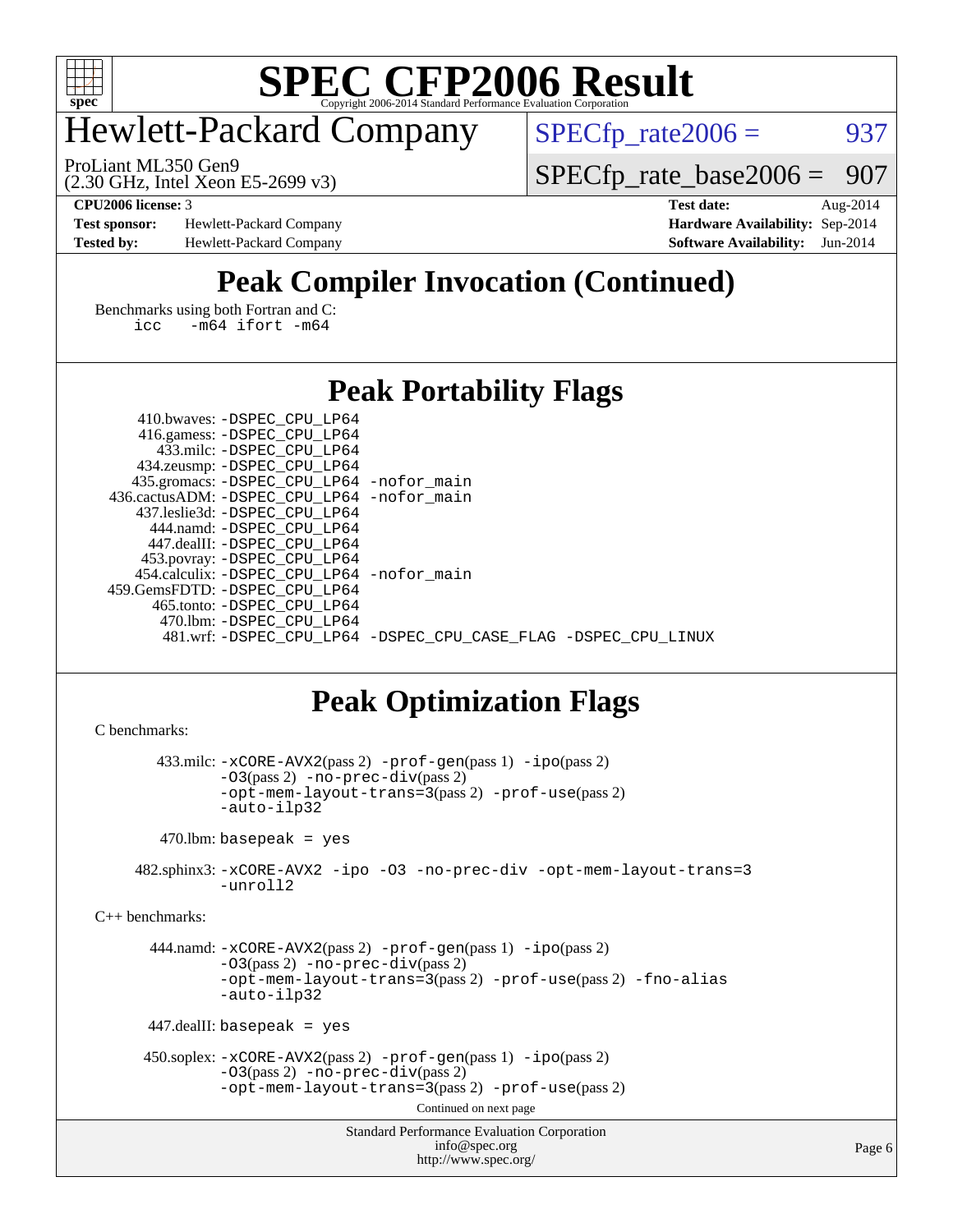

# Hewlett-Packard Company

(2.30 GHz, Intel Xeon E5-2699 v3) ProLiant ML350 Gen9

 $SPECTp_rate2006 = 937$ 

[SPECfp\\_rate\\_base2006 =](http://www.spec.org/auto/cpu2006/Docs/result-fields.html#SPECfpratebase2006)  $907$ 

**[Test sponsor:](http://www.spec.org/auto/cpu2006/Docs/result-fields.html#Testsponsor)** Hewlett-Packard Company **[Hardware Availability:](http://www.spec.org/auto/cpu2006/Docs/result-fields.html#HardwareAvailability)** Sep-2014 **[Tested by:](http://www.spec.org/auto/cpu2006/Docs/result-fields.html#Testedby)** Hewlett-Packard Company **[Software Availability:](http://www.spec.org/auto/cpu2006/Docs/result-fields.html#SoftwareAvailability)** Jun-2014

**[CPU2006 license:](http://www.spec.org/auto/cpu2006/Docs/result-fields.html#CPU2006license)** 3 **[Test date:](http://www.spec.org/auto/cpu2006/Docs/result-fields.html#Testdate)** Aug-2014

# **[Peak Optimization Flags \(Continued\)](http://www.spec.org/auto/cpu2006/Docs/result-fields.html#PeakOptimizationFlags)**

Standard Performance Evaluation Corporation [info@spec.org](mailto:info@spec.org) Page 7 450.soplex (continued): [-opt-malloc-options=3](http://www.spec.org/cpu2006/results/res2014q3/cpu2006-20140908-31277.flags.html#user_peakOPTIMIZE450_soplex_f-opt-malloc-options_13ab9b803cf986b4ee62f0a5998c2238) 453.povray: [-xCORE-AVX2](http://www.spec.org/cpu2006/results/res2014q3/cpu2006-20140908-31277.flags.html#user_peakPASS2_CXXFLAGSPASS2_LDFLAGS453_povray_f-xAVX2_5f5fc0cbe2c9f62c816d3e45806c70d7)(pass 2) [-prof-gen](http://www.spec.org/cpu2006/results/res2014q3/cpu2006-20140908-31277.flags.html#user_peakPASS1_CXXFLAGSPASS1_LDFLAGS453_povray_prof_gen_e43856698f6ca7b7e442dfd80e94a8fc)(pass 1) [-ipo](http://www.spec.org/cpu2006/results/res2014q3/cpu2006-20140908-31277.flags.html#user_peakPASS2_CXXFLAGSPASS2_LDFLAGS453_povray_f-ipo)(pass 2) [-O3](http://www.spec.org/cpu2006/results/res2014q3/cpu2006-20140908-31277.flags.html#user_peakPASS2_CXXFLAGSPASS2_LDFLAGS453_povray_f-O3)(pass 2) [-no-prec-div](http://www.spec.org/cpu2006/results/res2014q3/cpu2006-20140908-31277.flags.html#user_peakPASS2_CXXFLAGSPASS2_LDFLAGS453_povray_f-no-prec-div)(pass 2) [-opt-mem-layout-trans=3](http://www.spec.org/cpu2006/results/res2014q3/cpu2006-20140908-31277.flags.html#user_peakPASS2_CXXFLAGS453_povray_f-opt-mem-layout-trans_a7b82ad4bd7abf52556d4961a2ae94d5)(pass 2) [-prof-use](http://www.spec.org/cpu2006/results/res2014q3/cpu2006-20140908-31277.flags.html#user_peakPASS2_CXXFLAGSPASS2_LDFLAGS453_povray_prof_use_bccf7792157ff70d64e32fe3e1250b55)(pass 2) [-unroll4](http://www.spec.org/cpu2006/results/res2014q3/cpu2006-20140908-31277.flags.html#user_peakCXXOPTIMIZE453_povray_f-unroll_4e5e4ed65b7fd20bdcd365bec371b81f) [-ansi-alias](http://www.spec.org/cpu2006/results/res2014q3/cpu2006-20140908-31277.flags.html#user_peakCXXOPTIMIZE453_povray_f-ansi-alias) [Fortran benchmarks](http://www.spec.org/auto/cpu2006/Docs/result-fields.html#Fortranbenchmarks):  $410.bwaves: basepeak = yes$  416.gamess: [-xCORE-AVX2](http://www.spec.org/cpu2006/results/res2014q3/cpu2006-20140908-31277.flags.html#user_peakPASS2_FFLAGSPASS2_LDFLAGS416_gamess_f-xAVX2_5f5fc0cbe2c9f62c816d3e45806c70d7)(pass 2) [-prof-gen](http://www.spec.org/cpu2006/results/res2014q3/cpu2006-20140908-31277.flags.html#user_peakPASS1_FFLAGSPASS1_LDFLAGS416_gamess_prof_gen_e43856698f6ca7b7e442dfd80e94a8fc)(pass 1) [-ipo](http://www.spec.org/cpu2006/results/res2014q3/cpu2006-20140908-31277.flags.html#user_peakPASS2_FFLAGSPASS2_LDFLAGS416_gamess_f-ipo)(pass 2) [-O3](http://www.spec.org/cpu2006/results/res2014q3/cpu2006-20140908-31277.flags.html#user_peakPASS2_FFLAGSPASS2_LDFLAGS416_gamess_f-O3)(pass 2) [-no-prec-div](http://www.spec.org/cpu2006/results/res2014q3/cpu2006-20140908-31277.flags.html#user_peakPASS2_FFLAGSPASS2_LDFLAGS416_gamess_f-no-prec-div)(pass 2) [-prof-use](http://www.spec.org/cpu2006/results/res2014q3/cpu2006-20140908-31277.flags.html#user_peakPASS2_FFLAGSPASS2_LDFLAGS416_gamess_prof_use_bccf7792157ff70d64e32fe3e1250b55)(pass 2) [-unroll2](http://www.spec.org/cpu2006/results/res2014q3/cpu2006-20140908-31277.flags.html#user_peakOPTIMIZE416_gamess_f-unroll_784dae83bebfb236979b41d2422d7ec2) [-inline-level=0](http://www.spec.org/cpu2006/results/res2014q3/cpu2006-20140908-31277.flags.html#user_peakOPTIMIZE416_gamess_f-inline-level_318d07a09274ad25e8d15dbfaa68ba50) [-scalar-rep-](http://www.spec.org/cpu2006/results/res2014q3/cpu2006-20140908-31277.flags.html#user_peakOPTIMIZE416_gamess_f-disablescalarrep_abbcad04450fb118e4809c81d83c8a1d) 434.zeusmp: basepeak = yes 437.leslie3d: [-xCORE-AVX2](http://www.spec.org/cpu2006/results/res2014q3/cpu2006-20140908-31277.flags.html#user_peakOPTIMIZE437_leslie3d_f-xAVX2_5f5fc0cbe2c9f62c816d3e45806c70d7) [-ipo](http://www.spec.org/cpu2006/results/res2014q3/cpu2006-20140908-31277.flags.html#user_peakOPTIMIZE437_leslie3d_f-ipo) [-O3](http://www.spec.org/cpu2006/results/res2014q3/cpu2006-20140908-31277.flags.html#user_peakOPTIMIZE437_leslie3d_f-O3) [-no-prec-div](http://www.spec.org/cpu2006/results/res2014q3/cpu2006-20140908-31277.flags.html#user_peakOPTIMIZE437_leslie3d_f-no-prec-div) [-opt-prefetch](http://www.spec.org/cpu2006/results/res2014q3/cpu2006-20140908-31277.flags.html#user_peakOPTIMIZE437_leslie3d_f-opt-prefetch) 459.GemsFDTD: basepeak = yes 465.tonto: [-xCORE-AVX2](http://www.spec.org/cpu2006/results/res2014q3/cpu2006-20140908-31277.flags.html#user_peakPASS2_FFLAGSPASS2_LDFLAGS465_tonto_f-xAVX2_5f5fc0cbe2c9f62c816d3e45806c70d7)(pass 2) [-prof-gen](http://www.spec.org/cpu2006/results/res2014q3/cpu2006-20140908-31277.flags.html#user_peakPASS1_FFLAGSPASS1_LDFLAGS465_tonto_prof_gen_e43856698f6ca7b7e442dfd80e94a8fc)(pass 1) [-ipo](http://www.spec.org/cpu2006/results/res2014q3/cpu2006-20140908-31277.flags.html#user_peakPASS2_FFLAGSPASS2_LDFLAGS465_tonto_f-ipo)(pass 2) [-O3](http://www.spec.org/cpu2006/results/res2014q3/cpu2006-20140908-31277.flags.html#user_peakPASS2_FFLAGSPASS2_LDFLAGS465_tonto_f-O3)(pass 2) [-no-prec-div](http://www.spec.org/cpu2006/results/res2014q3/cpu2006-20140908-31277.flags.html#user_peakPASS2_FFLAGSPASS2_LDFLAGS465_tonto_f-no-prec-div)(pass 2) [-prof-use](http://www.spec.org/cpu2006/results/res2014q3/cpu2006-20140908-31277.flags.html#user_peakPASS2_FFLAGSPASS2_LDFLAGS465_tonto_prof_use_bccf7792157ff70d64e32fe3e1250b55)(pass 2) [-unroll4](http://www.spec.org/cpu2006/results/res2014q3/cpu2006-20140908-31277.flags.html#user_peakOPTIMIZE465_tonto_f-unroll_4e5e4ed65b7fd20bdcd365bec371b81f) [-auto](http://www.spec.org/cpu2006/results/res2014q3/cpu2006-20140908-31277.flags.html#user_peakOPTIMIZE465_tonto_f-auto) [-inline-calloc](http://www.spec.org/cpu2006/results/res2014q3/cpu2006-20140908-31277.flags.html#user_peakOPTIMIZE465_tonto_f-inline-calloc) [-opt-malloc-options=3](http://www.spec.org/cpu2006/results/res2014q3/cpu2006-20140908-31277.flags.html#user_peakOPTIMIZE465_tonto_f-opt-malloc-options_13ab9b803cf986b4ee62f0a5998c2238) [Benchmarks using both Fortran and C](http://www.spec.org/auto/cpu2006/Docs/result-fields.html#BenchmarksusingbothFortranandC): 435.gromacs: [-xCORE-AVX2](http://www.spec.org/cpu2006/results/res2014q3/cpu2006-20140908-31277.flags.html#user_peakPASS2_CFLAGSPASS2_FFLAGSPASS2_LDFLAGS435_gromacs_f-xAVX2_5f5fc0cbe2c9f62c816d3e45806c70d7)(pass 2) [-prof-gen](http://www.spec.org/cpu2006/results/res2014q3/cpu2006-20140908-31277.flags.html#user_peakPASS1_CFLAGSPASS1_FFLAGSPASS1_LDFLAGS435_gromacs_prof_gen_e43856698f6ca7b7e442dfd80e94a8fc)(pass 1) [-ipo](http://www.spec.org/cpu2006/results/res2014q3/cpu2006-20140908-31277.flags.html#user_peakPASS2_CFLAGSPASS2_FFLAGSPASS2_LDFLAGS435_gromacs_f-ipo)(pass 2) [-O3](http://www.spec.org/cpu2006/results/res2014q3/cpu2006-20140908-31277.flags.html#user_peakPASS2_CFLAGSPASS2_FFLAGSPASS2_LDFLAGS435_gromacs_f-O3)(pass 2) [-no-prec-div](http://www.spec.org/cpu2006/results/res2014q3/cpu2006-20140908-31277.flags.html#user_peakPASS2_CFLAGSPASS2_FFLAGSPASS2_LDFLAGS435_gromacs_f-no-prec-div)(pass 2) [-opt-mem-layout-trans=3](http://www.spec.org/cpu2006/results/res2014q3/cpu2006-20140908-31277.flags.html#user_peakPASS2_CFLAGS435_gromacs_f-opt-mem-layout-trans_a7b82ad4bd7abf52556d4961a2ae94d5)(pass 2) [-prof-use](http://www.spec.org/cpu2006/results/res2014q3/cpu2006-20140908-31277.flags.html#user_peakPASS2_CFLAGSPASS2_FFLAGSPASS2_LDFLAGS435_gromacs_prof_use_bccf7792157ff70d64e32fe3e1250b55)(pass 2) [-opt-prefetch](http://www.spec.org/cpu2006/results/res2014q3/cpu2006-20140908-31277.flags.html#user_peakOPTIMIZE435_gromacs_f-opt-prefetch) [-auto-ilp32](http://www.spec.org/cpu2006/results/res2014q3/cpu2006-20140908-31277.flags.html#user_peakCOPTIMIZE435_gromacs_f-auto-ilp32)  $436.cactusADM:basepeak = yes$  454.calculix: basepeak = yes 481.wrf: [-xCORE-AVX2](http://www.spec.org/cpu2006/results/res2014q3/cpu2006-20140908-31277.flags.html#user_peakOPTIMIZE481_wrf_f-xAVX2_5f5fc0cbe2c9f62c816d3e45806c70d7) [-ipo](http://www.spec.org/cpu2006/results/res2014q3/cpu2006-20140908-31277.flags.html#user_peakOPTIMIZE481_wrf_f-ipo) [-O3](http://www.spec.org/cpu2006/results/res2014q3/cpu2006-20140908-31277.flags.html#user_peakOPTIMIZE481_wrf_f-O3) [-no-prec-div](http://www.spec.org/cpu2006/results/res2014q3/cpu2006-20140908-31277.flags.html#user_peakOPTIMIZE481_wrf_f-no-prec-div) [-auto-ilp32](http://www.spec.org/cpu2006/results/res2014q3/cpu2006-20140908-31277.flags.html#user_peakCOPTIMIZE481_wrf_f-auto-ilp32) The flags files that were used to format this result can be browsed at <http://www.spec.org/cpu2006/flags/Intel-ic14.0-official-linux64.20140128.html> <http://www.spec.org/cpu2006/flags/HP-Platform-Flags-Intel-V1.2-HSW-revA.html> You can also download the XML flags sources by saving the following links: <http://www.spec.org/cpu2006/flags/Intel-ic14.0-official-linux64.20140128.xml> <http://www.spec.org/cpu2006/flags/HP-Platform-Flags-Intel-V1.2-HSW-revA.xml>

<http://www.spec.org/>